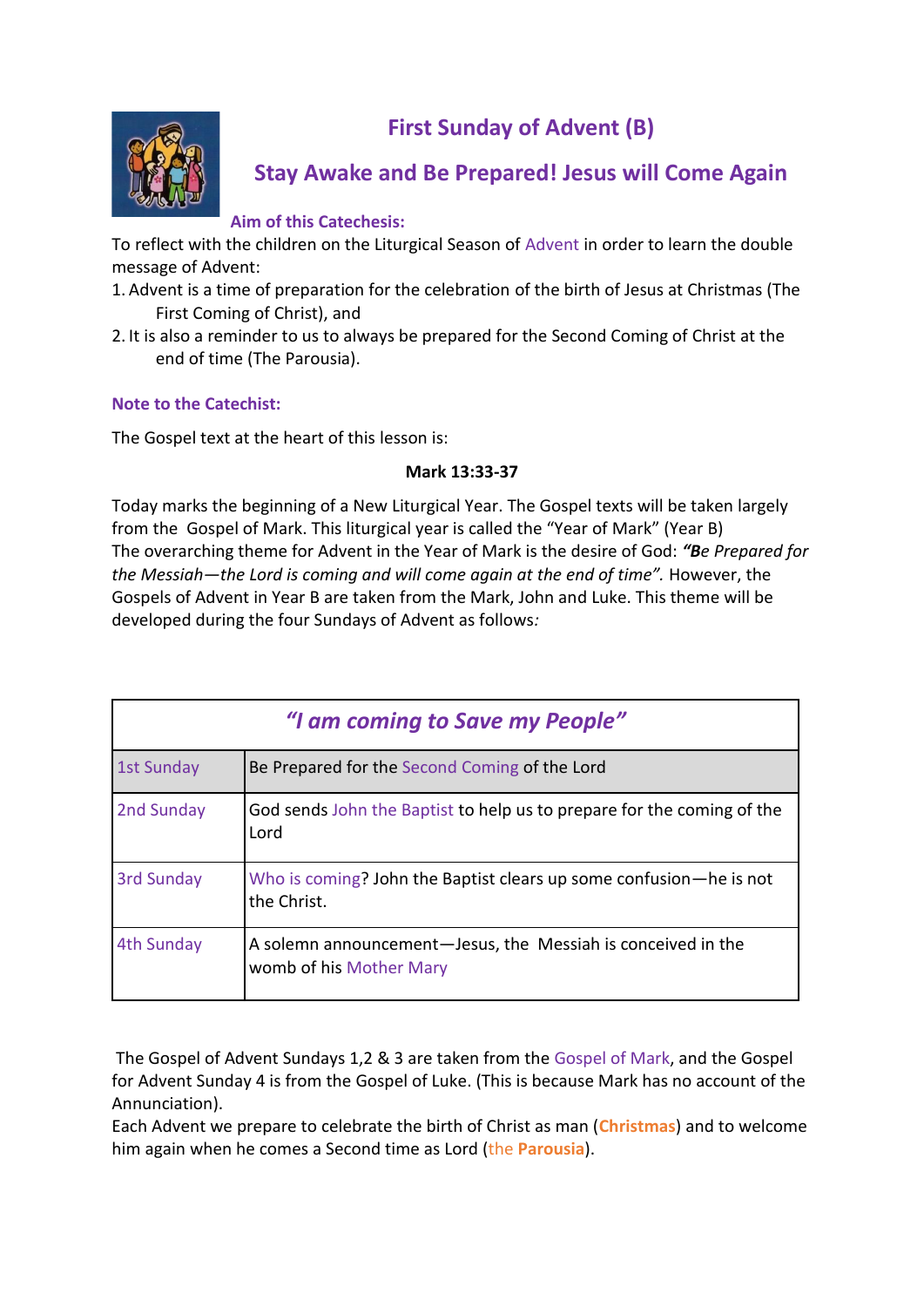In today's lesson we will reach forward in the Gospel of Mark to listen to Jesus who calls his the people to prepare themselves for when he will come again as Lord.

The Key elements in this event are:

- 1.Jesus' parable of the master who leaves his servants in charge while he is away,
- 2. What happens when the master returns?
- 3. We must be prepared .

We will reflect on these three elements in our catechesis.

**Equipment Needed:**

A Bible or Sunday Missal Candle & Matches Flash Cards (See each Step in the Lesson) Worksheet: *"Stay Awake—Jesus is Coming Again!"*



**N.B. Make sure that each child has his/her own workbook.**

# **LESSON PLAN**

Begin the Lesson with a prayer.

Explain to the children:

- Today is the First Sunday of Advent
- $\bullet$  It is the beginning of the Liturgical Year.
- Today we enter into a special; time of preparation for:
- 1. The celebration of the birth of Jesus at Christmas (the First Coming of Jesus), and
- 2. The time when Jesus will come again as Lord (the Second Coming of Jesus) at the end of time.
	- We call the Second coming of Jesus "The Parousia".
	- The word "parousia" means "presence" or "arrival"

## **Step 1: What would we do?**

Divide the Class into smaller groups of 6.

Give each group the following task:



- Imagine the following:
- The Holy Father is coming to our country.
- One of the places he will visit is our parish.
- You are the members of the Parish Pastoral Council.
- What preparations will you make for the visit of the Pope to the parish?
- Allow the groups time to complete their task
- Then invite the groups to present their plans
- After each group has presented their plans, ask the class:
- Why would you take such care for this event?
- Write the Key Words on flash cards or on the board.

# **Blank Flash cards**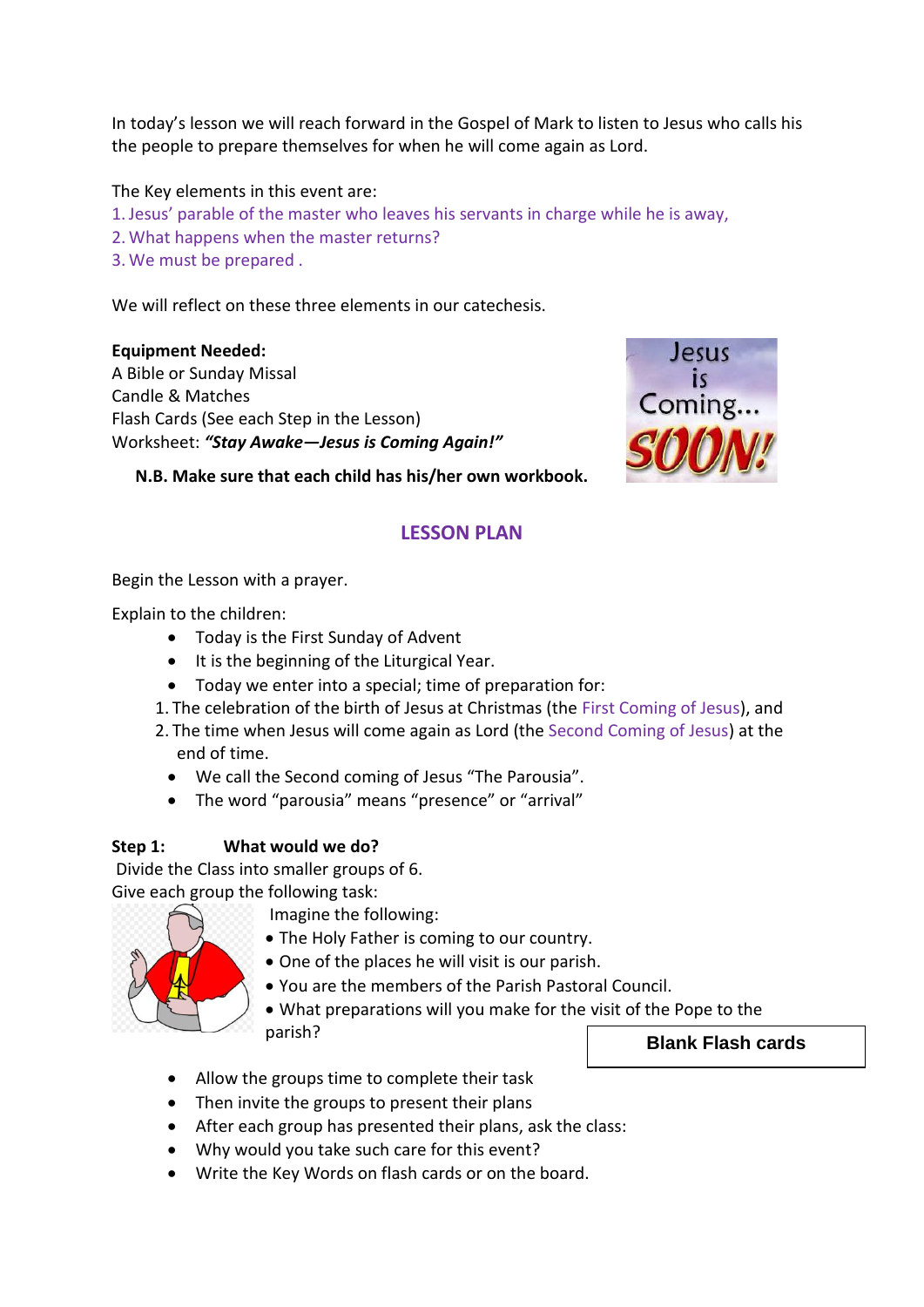# **Step 2: Our Gospel Text Mark 13:3-37 Its special meaning for us as Christians**

Tell the children:

- In today's Gospel, Jesus, tells the people a parable about a master who leaves his house and property to the care of his servants, goes away for a time and then returns unexpectedly
- Let us listen to the parable as Jesus told it.
- Light the candle beside the Bible.
- Encourage the children to be respectful as they listen to the Gospel.
- Read the Gospel text to them.
- They can follow it in their workbooks.

*"Jesus said to his disciples: 'Be on your guard, stay awake, because you never know when the time will come. It is like a man traveling abroad: he has gone from home, and left his servants in charge, each with his own task; and he has told the doorkeeper to stay awake. So stay awake, because you do not know when the master of the house is coming, evening, midnight, cockcrow, dawn; if he comes unexpectedly he must not find you asleep., And what I say to you, I say to all: Stay awake."*

(Mark 13:33-37)

- If necessary read the Gospel text again.
- You can also ask some of the children to read the text out loud for the others.

#### Now ask the children:

- Who is Jesus talking to??
- What do you think is his message to his disciples?
- Is Jesus speaking only to his disciples?

Now tell the children:

- Jesus came among us as a man when he was born in the Stable at Bethlehem and when he went about preaching the Gospel –the Good News of the Kingdom of God.
- We call this "the First Coming of Jesus"
- Jesus tells his disciples a parable:
- The "word-picture" in the parable helps the listeners to get the m
- Let us look at the word picture in this parable:

#### *The House:*

This is the plan of God—to bring all into his Kingdom

#### *The Doorkeepers of the House:*

The disciples of Jesus—the Christians— Us—are the doorkeepers We have to invite people to come into the kingdom of God. We do this by the way we live as followers of Jesus.

#### *The Servants of the Master:*

Each disciple of Jesus has his/her task to do as a practicing Christian. We call this being true to our Baptism promises.



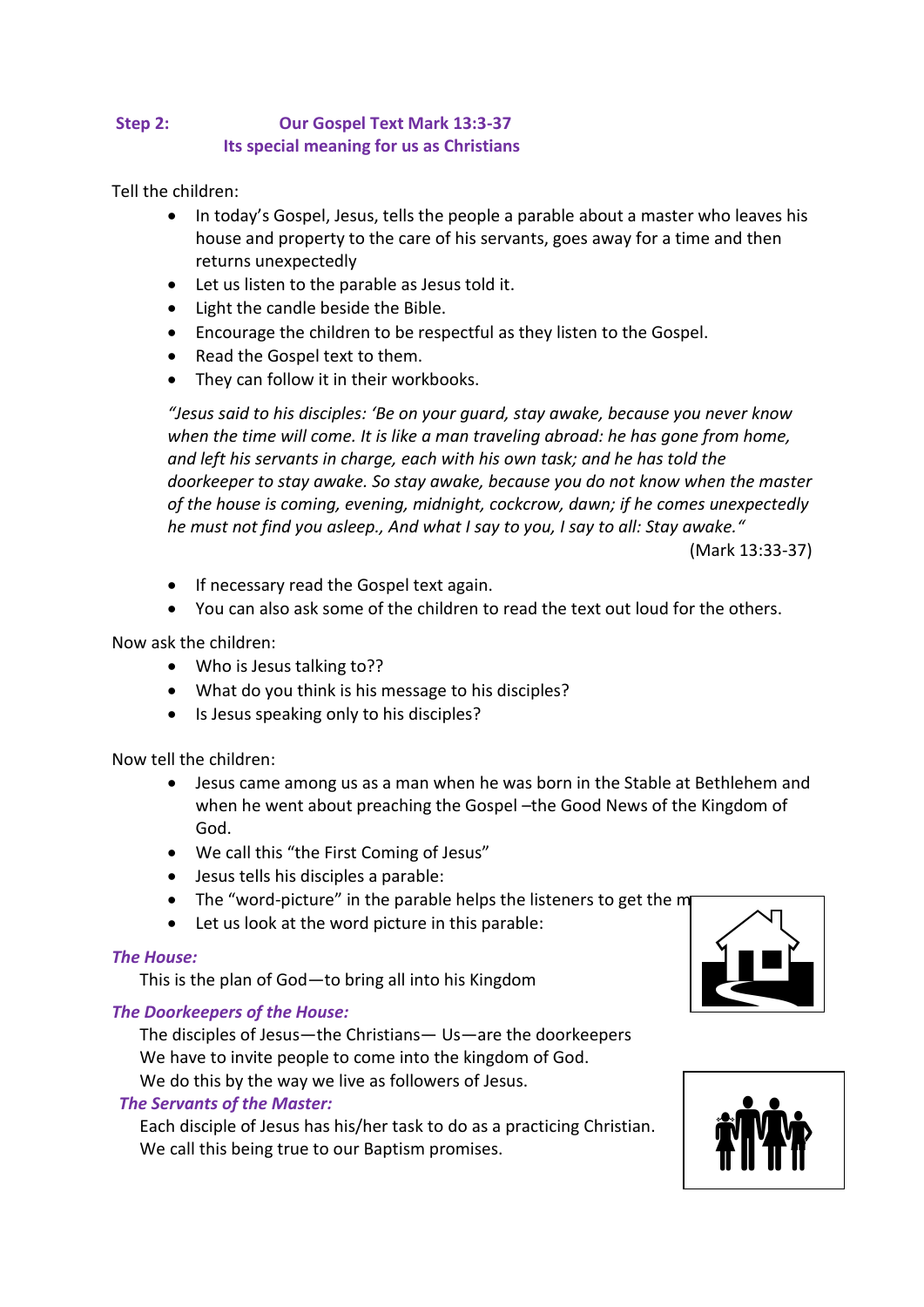#### *The Master is Jesus*

- Jesus has come to proclaim the Kingdom of God his Father
- He cane to do this when he was born in Bethlehem and when he went about proclaiming the Good News
- We call this "the First Coming" of Jesus
- He has to come again to finally establish the Kingdom of God at the end of the world
- We call this "the Second Coming of Christ" or the "Parousia"
- The word "Parousia" means "presence" or "arrival"

#### **Step 3: What can we do? Practice & Prayer**

#### **Practice:**

Tell the children:

- We do not know when Jesus will come again.
- Jesus tells us and everyone else to STAY AWAKE
- We are the Doorkeepers and the Servants inside the House.
- What does Jesus expect us to be doing while we "stay awake"?

#### **Worksheet:**

Invite the children to turn to the Worksheet *"Stay Awake—Jesus is Coming Again!"* in their workbooks.

Invite them to complete the task on the worksheet.

Allow them time for this.

## **Link to Sunday Mass:**

Tell the children:

The Response to the Responsorial Psalm in today's Mass is:

*"God of hosts, bring us back;* 

*Let your face shine on us and we shall be saved."*

This is verse 4 in Psalm 79 It is calling on God to help us to come to his Kingdom. Join in the response at Mass on Sunday.

#### **Memory Bytes:**

Invite the children to read the following in their workbooks:

*At the end of time, Jesus will come to establish the Kingdom of God in all its fullness. The whole universe will be renewed according to God's plan to bring all things under the headship of Jesus Christ. There will be a new heaven and a new earth and God will live among us*

(From the Catechism of the Catholic Church)

Now encourage them to learn this off by heart.

#### **Prayer:**

There is an ancient Christian prayer for Advent which expresses the longing of the followers of Jesus for his Second Coming. Let us say it together: **MARANATHA!**

**COME, LORD JESUS, COME!**